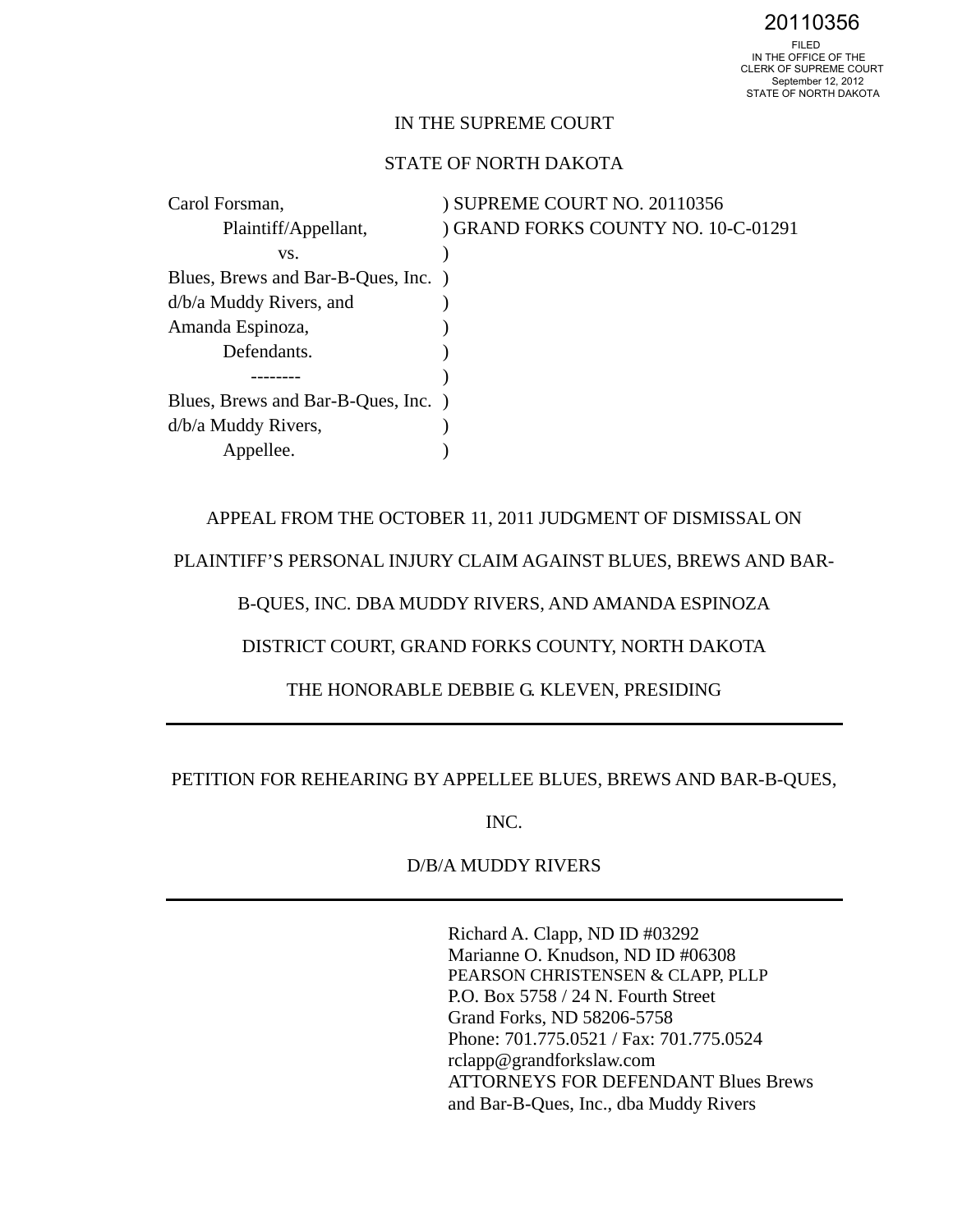| I. The Opinion misapprehended the facts as there was a complete<br>absence of any evidence at trial establishing the element of injury<br>by an "obviously intoxicated person" and the element of<br>knowingly selling alcohol to an obviously intoxicated person, both<br>II. The Opinion fails to address the absence of any evidence<br>establishing the element of foreseeability, an essential element of<br>III. The Opinion does not address Forsman's claims against |
|------------------------------------------------------------------------------------------------------------------------------------------------------------------------------------------------------------------------------------------------------------------------------------------------------------------------------------------------------------------------------------------------------------------------------------------------------------------------------|
|                                                                                                                                                                                                                                                                                                                                                                                                                                                                              |

# **TABLE OF CONTENTS**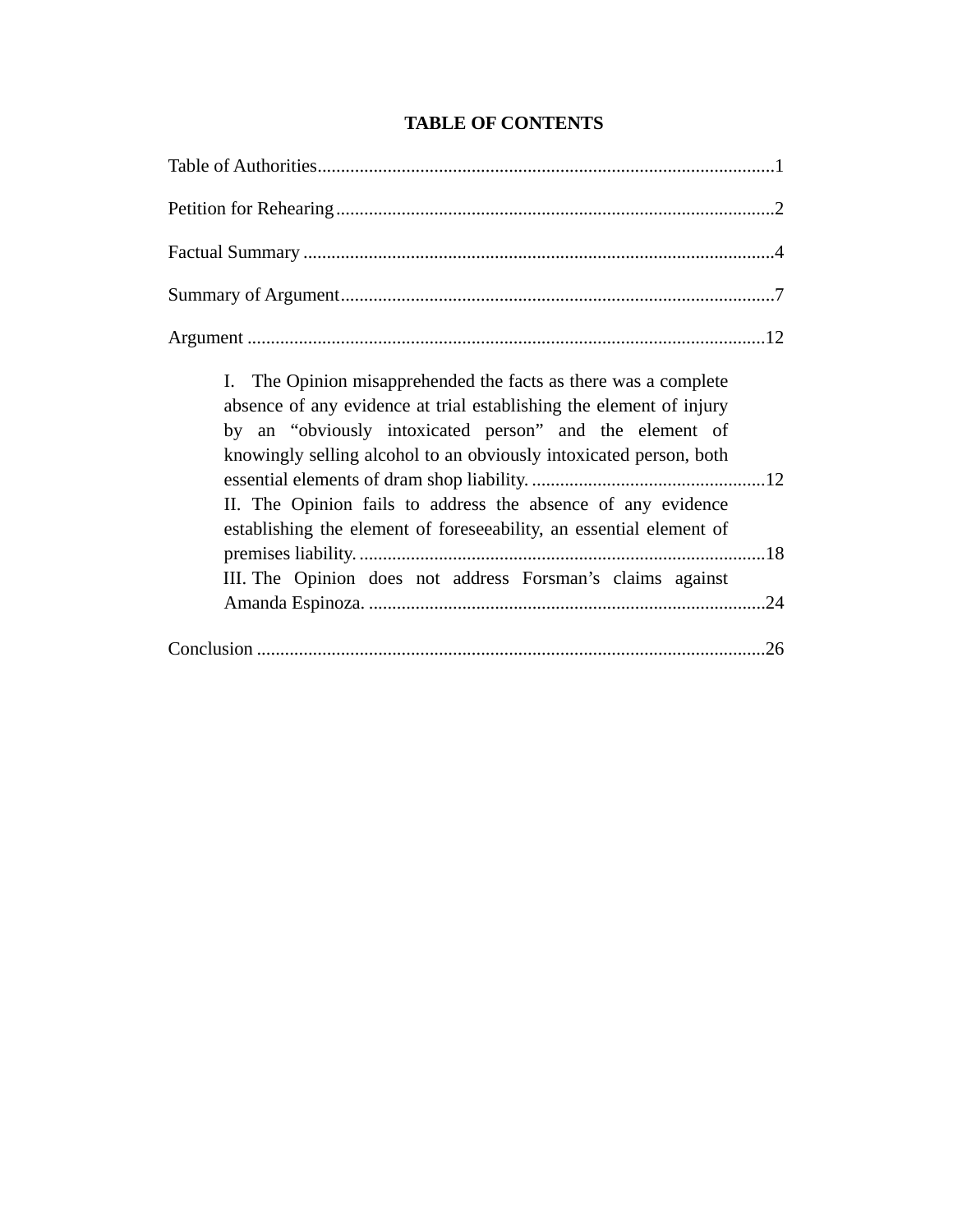# [1]**TABLE OF AUTHORITIES**

| Cases                                                    | Paragraph |
|----------------------------------------------------------|-----------|
| Ashlock v. Norris,                                       |           |
|                                                          |           |
| Stewart v. Ryan,                                         |           |
|                                                          |           |
| State Bank of New Salem v. Bismarck Elevator & Inv. Co., |           |
|                                                          |           |
| Bentley v. Oldetyme Distillers,                          |           |
|                                                          |           |
| Ternes v. Farmers Union Cent. Exch.,                     |           |
|                                                          |           |
| Saltsman v. Sharp,                                       |           |
|                                                          |           |
| Zueger v. Carlson,                                       |           |
|                                                          |           |
| Observatory Corp. v. Daly,                               |           |
|                                                          |           |
| O'Leary v. Coenen,                                       |           |
|                                                          |           |
| Makeeff v. City of Bismarck,                             |           |
|                                                          |           |
| <b>Statutes</b>                                          |           |
|                                                          |           |
|                                                          |           |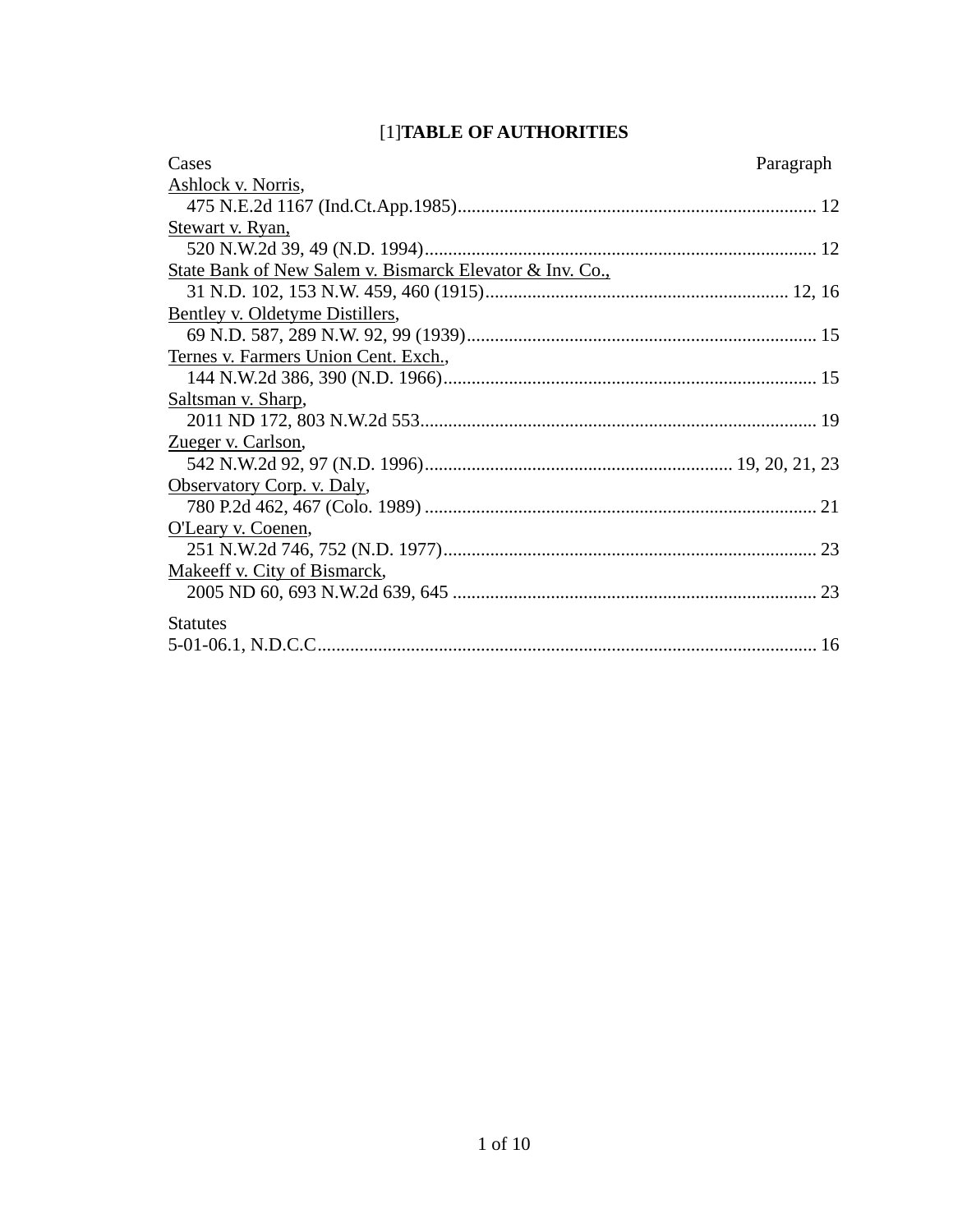#### [2] **PETITION FOR REHEARING**

[3]Pursuant to Rule 40, N.D.R.App.P., the Appellee, Muddy Rivers, respectfully requests that the Court grants its Petition for Rehearing on the grounds that the Court reached its decision misapprehending the facts as there is a complete absence of any evidence establishing that Forsman was injured by an obviously intoxicated person, or that Muddy Rivers knowingly served Espinoza while obviously intoxicated. In addition, the Opinion fails to address the absence of any evidence indicating foreseeability of physical harm on the part of Muddy Rivers. Furthermore, clarification is requested with regard to the scope of the Opinion.

### [4] **FACTUAL SUMMARY**

[5]Appellant Forsman brought an action alleging she was injured as a result of the direct and proximate negligence of Muddy Rivers and Amanda Espinoza.

[6]A jury trial was held during which Muddy Rivers moved the Court for a directed verdict on the bases that Forsman had failed to present sufficient evidence on several elements of her case. The District Court found in favor of Muddy Rivers and ordered Forsman's claims dismissed with prejudice. Forsman appealed. On August 30, 2012 this Court issued its Opinion reversing and remanding the case. The opinion held that there was sufficient evidence to find in favor of Forsman on the claims of dram shop liability and premises liability.

#### [7] **SUMMARY OF ARGUMENT**

[8] I. The Opinion misapprehend the facts as there was a complete absence of evidence establishing the element of injury by an obviously intoxicated person and the element of knowingly selling alcohol to an obviously intoxicated person.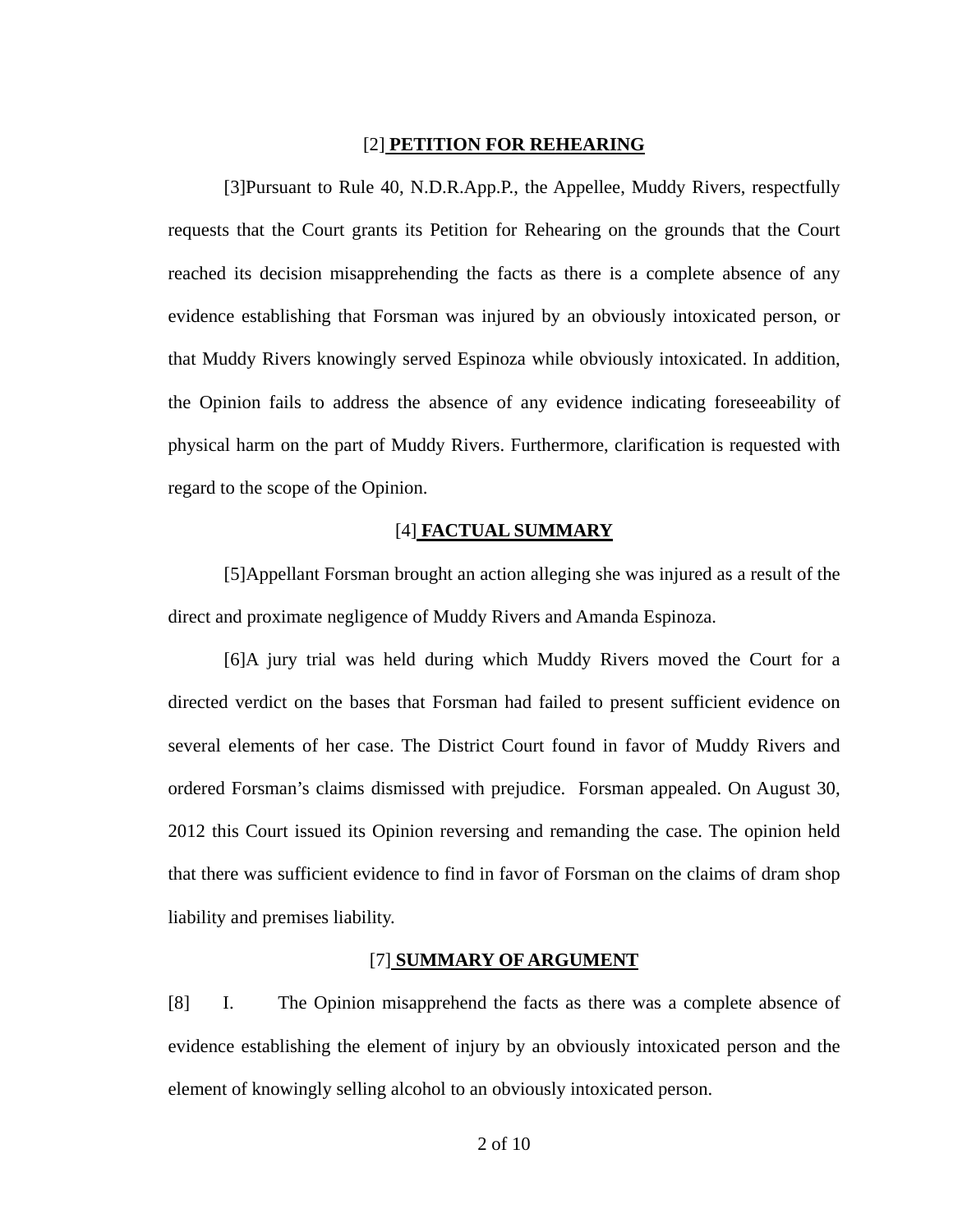[9] II. The opinion fails to address the absence of any evidence indicating the element of foreseeability.

[10] III. The opinion does not address Forsman's claims against Amanda Espinoza.

#### [11]**ARGUMENT**

# [12] **I. THE OPINION MISAPPREHEND THE FACTS AS THERE WAS A COMPLETE ABSENCE OF ANY EVIDENCE AT TRIAL ESTABLISHING THE ELEMENT OF INJURY BY AN "OBVIOUSLY INTOXICATED PERSON" AND THE ELEMENT OF KNOWINGLY SELLING ALCOHOL TO AN OBVIOUSLY INTOXICATED PERSON, BOTH ESSENTIAL ELEMENTS OF DRAM SHOP LIABILITY**

Section 5-01-06.1, N.D.C.C. provides in pertinent part;

Every spouse, child, parent, guardian, employer, or other person who is injured *by any obviously intoxicated* person has a claim for relief for fault under section 32-03.2-02 against any person who *knowingly* disposes, sells, barters, or gives away alcoholic beverages to […] an obviously intoxicated person,

(emphasis added) N.D.C.C. § 5-01-06.1. For dram shop actions, "knowingly" means acting voluntarily and not because of mistake or inadvertence. *Ashlock v. Norris,* 475 N.E.2d 1167 (Ind.Ct.App.1985). "Knowingly" means "a firm belief, unaccompanied by substantial doubt." *Stewart v. Ryan*, 520 N.W.2d 39, 49 (N.D. 1994). "Generally, whether a person act(s) knowingly is a question of fact." *Id*. However, in order for the jury to decide a question of fact there must be *some* evidence presented to enable the jury to reach a decision. "When the nature of the evidence, in an action for damages, is such that no verdict for the plaintiff can be returned except based upon mere conjecture, surmise, or speculation, it is proper for the trial court to direct a verdict for the defendant. *State Bank of New Salem v. Bismarck Elevator & Inv. Co.*, 31 N.D. 102, 153 N.W. 459, 460 (1915). In this case there is no evidence establishing that Forsman was assaulted by "an obviously intoxicated person" or that Muddy Rivers *knowingly* sold, bartered or gave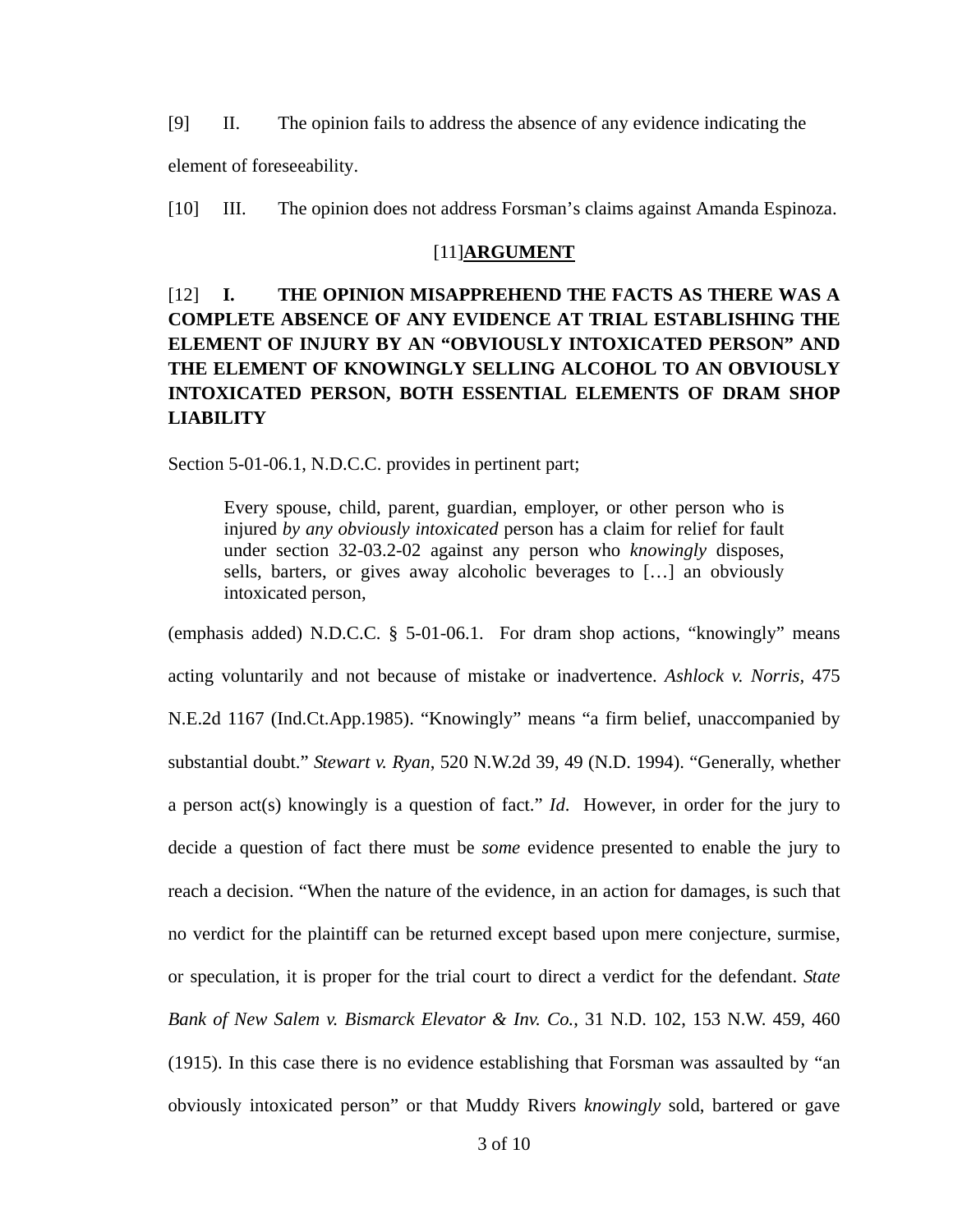alcoholic beverages to an *obviously* intoxicated person.

[13]The only testimony in this case with regard to Espinoza consuming alcohol comes from Forsman. Forsman testified that the first time she remembers seeing Espinoza at the Christmas party was just before the auction at which time there was some commotion with Espinoza where she had been asked to leave. (Trial Tr. Vol. I, 100- 101:23-6; 112:5-16.) Forsman stated that prior to the auction Espinoza appeared to be obviously intoxicated. (Trial Tr. Vol. I, 109:7-14.) There was no testimony as to what signs of obvious intoxication Espinoza exhibited, or what made Forsman believe that she was obviously intoxicated. Forsman testified that she observed Espinoza drinking beer earlier in the evening, but that she did not see Espinoza being served anything after she was asked to leave just prior to the auction. (Trial Tr. Vol. I, 110-111: 22-14; 113:1-4.) Forsman went on to testify that Espinoza during the auction, "seemed okay". (Trial Tr. Vol. I, 102:6-8.) According to Forsman only 10-15 minutes passed in-between the time Forsman saw Espinoza win a bottle at the auction, at which time Espinoza seemed fine, and the time when Espinoza sat down in the booth where the incident allegedly took place. (Trial Tr. Vol. I, 113-114:18-1; 102:2-8.)

[14]This Court's Opinion is based on there being testimony by Forsman establishing that she observed Espinoza drinking beer and that she also noticed signs indicating that Espinoza was intoxicated. However, this testimony by Forsman cannot support a finding that Muddy Rivers "knowingly" served Espinoza alcohol while being obviously intoxicated. According to Forsman, Espinoza exhibited signs of being obviously intoxicated prior to the auction. (Trial Tr. Vol. I, 109:7-14.) Forsman went on to state she did not see Espinoza being served alcohol after this point. (Trial Tr. Vol. I,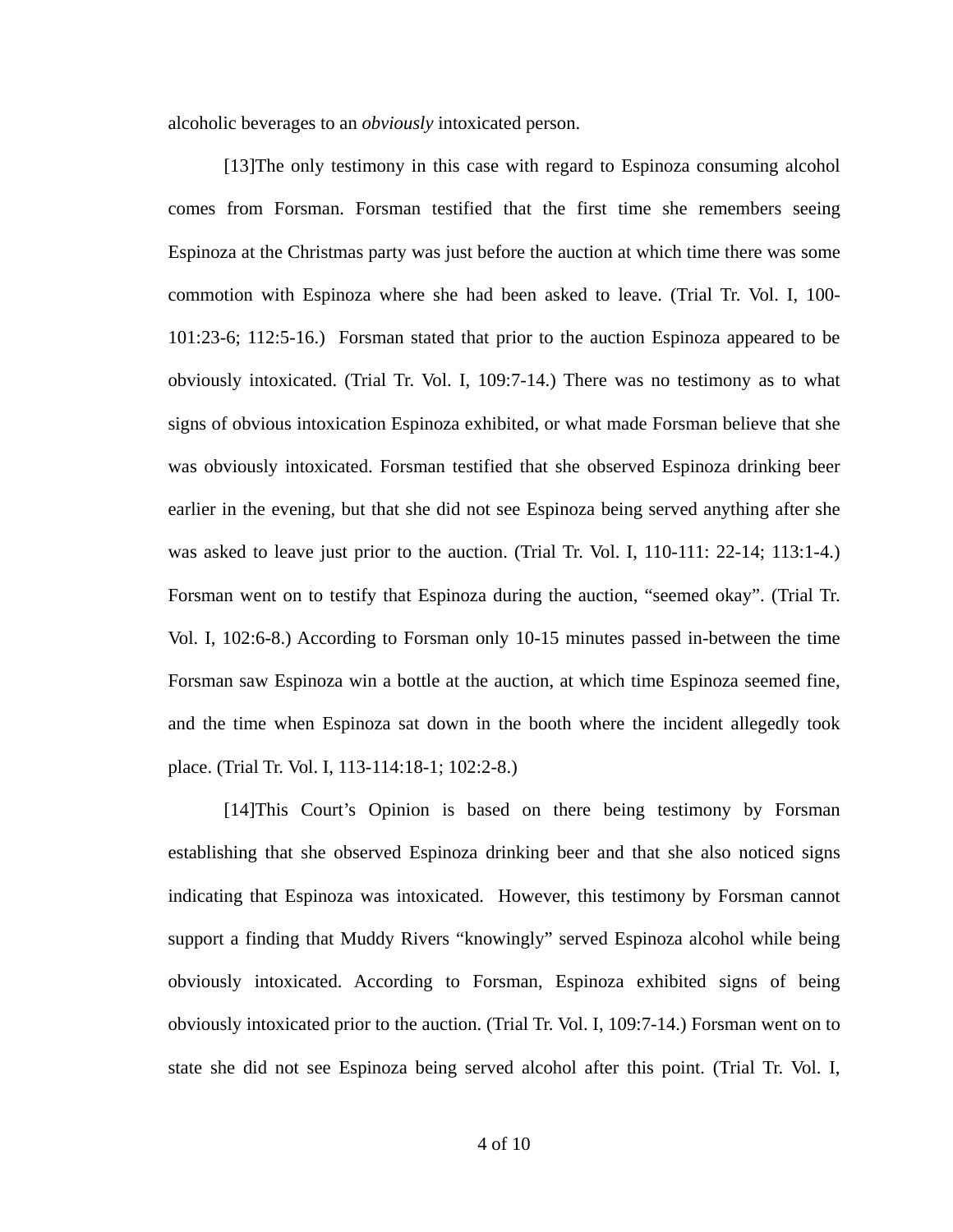113:1-4.) According to Forsman, Espinoza appeared fine when she won the bottle at the auction and that 10-15 minutes later, the alleged assault took place. (Trial Tr. Vol. I, 113- 114:18-1; 102:2-8.) The evidence in this case show, through Forsman's testimony, that Espinoza appeared intoxicated prior to the auction, that she was not served anything after that time, that during the auction she appeared fine and that the assault occurred 10-15 minutes after she appeared to be fine. (Trial Tr. Vol. I, 109:7-14; 113:1-4; 113-114:18-1; 102:2-8.) Forsman's testimony can, therefore, not support any inference that Espinoza was served the beer Forsman observed her drink, *after* being observed exhibiting signs of obvious intoxication. The facts cited in the Opinion are therefore misapprehending the facts and testimony in this case.

[15]In order for the jury to find that Muddy Rivers knowingly, served alcohol to Espinoza while she was obviously intoxicated, the jury would have to find that Forsman was not telling the truth about Espinoza appearing to be fine during the auction, and Forsman's testimony that she did not see her being served anything after being asked to leave. In addition, the jury would have to base their determination that Muddy Rivers knowingly served alcohol to Espinoza while she was obviously intoxicated, on absolutely no evidence or testimony whatsoever. "Where an issue is raised by the pleadings and no testimony is adduced concerning it which would support a verdict in favor of the party having the burden of proof, it is error to submit such issue to the jury." *Bentley v. Oldetyme Distillers*, 69 N.D. 587, 289 N.W.2d 92, 99 (1939); *Ternes v. Farmers Union Cent. Exch.*, 144 N.W.2d 386, 390 (N.D. 1966). In this case there is no evidence, whatsoever, for the jury to find that Muddy Rivers knowingly served alcohol to Espinoza while she was obviously intoxicated. In addition to there being no evidence supporting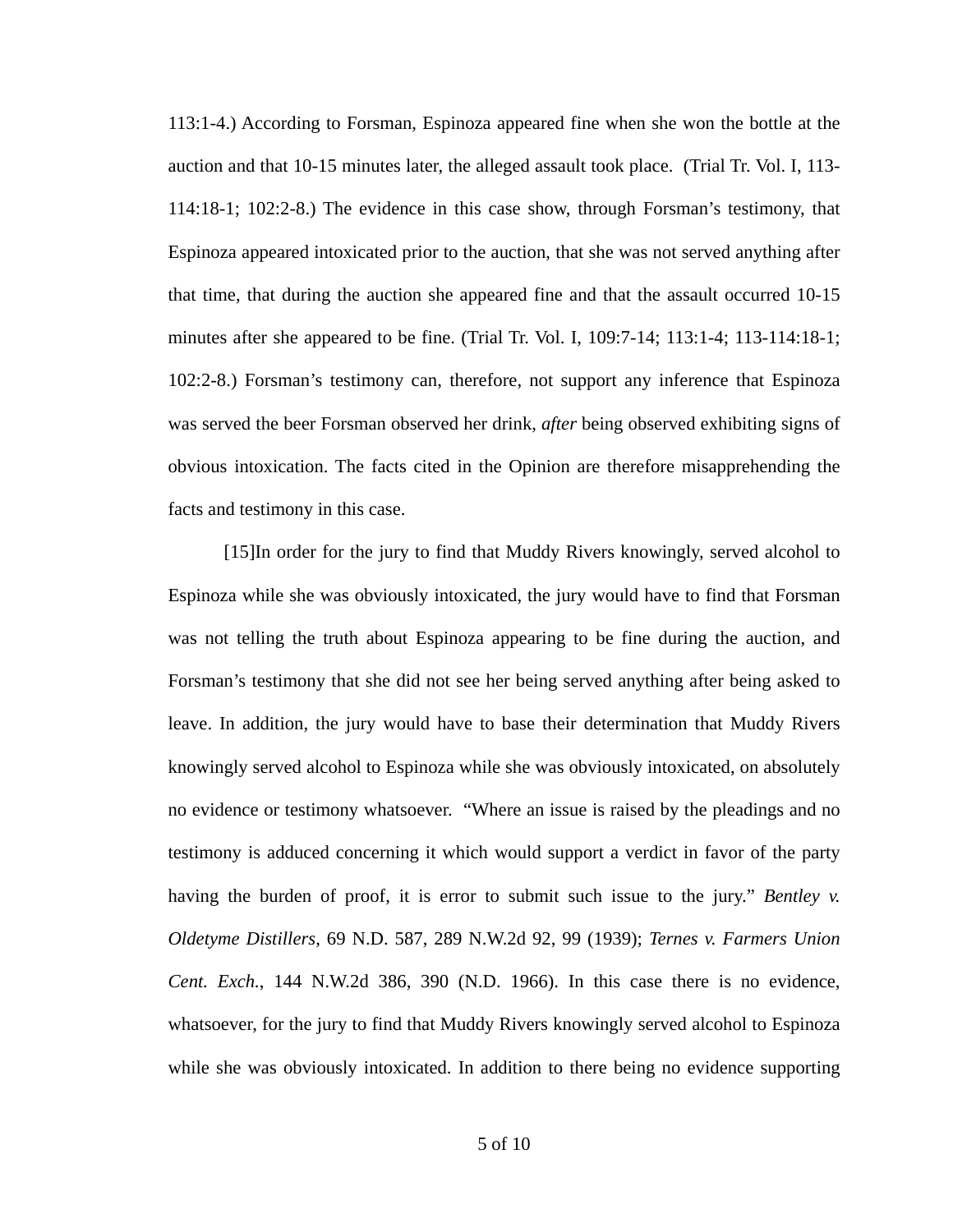such a conclusion, the testimony by Plaintiff supports the conclusion that Espinoza was in fact *not* served while being obviously intoxicated.

[16]Section 5-01-06.1, N.D.C.C. provides that a person has a claim for relief pursuant to the statute if that person has been injured by an "obviously intoxicated person". *See* N.D.C.C. § 5-01-06.1. According to Forsman Espinoza appeared to be fine 10-15 minutes prior to the alleged assault. (Trial Tr. Vol. I, 102:2-8; Trial Tr. Vol. II, 8:20- 25.). The jury would have to find that Forsman was not telling the truth about Espinoza's appearance, and base its determination on no evidence whatsoever, in order to find that Forsman was injured by an "obviously intoxicated person". The jury's decision would have to be "based upon mere conjecture, surmise, or speculation". *State Bank of New Salem v. Bismarck Elevator & Inv. Co.*, 31 N.D. 102, 153 N.W.2d 459, 460 (1915).

[17]The District Court's grant of Defendant's Motion for a Judgment as a Matter of Law should be affirmed as Forsman failed to offer any evidence supporting essential elements of her claim.

# [18] **II. THE OPINION FAILS TO ADDRESS THE ABSENCE OF ANY EVIDENCE ESTABLISHING THE ELEMENT OF FORESEEABILITY, AN ESSENTIAL ELEMENT OF PREMISES LIABILITY**

[19]"Under premises liability law, landowners owe a general duty to lawful entrants to maintain their property in a reasonably safe condition in view of all the circumstances, including the likelihood of injury to another, the seriousness of the injury, and the burden of avoiding the risk." *Saltsman v. Sharp,* 2011 ND 172, 803 N.W.2d 553. With respect to liability of a bar owner for assaults upon its patrons, this court has adopted the approach of Section 344 of the Restatement of Torts and concluded that "a bar or night club owner owes a duty to its patrons to protect them from assault by other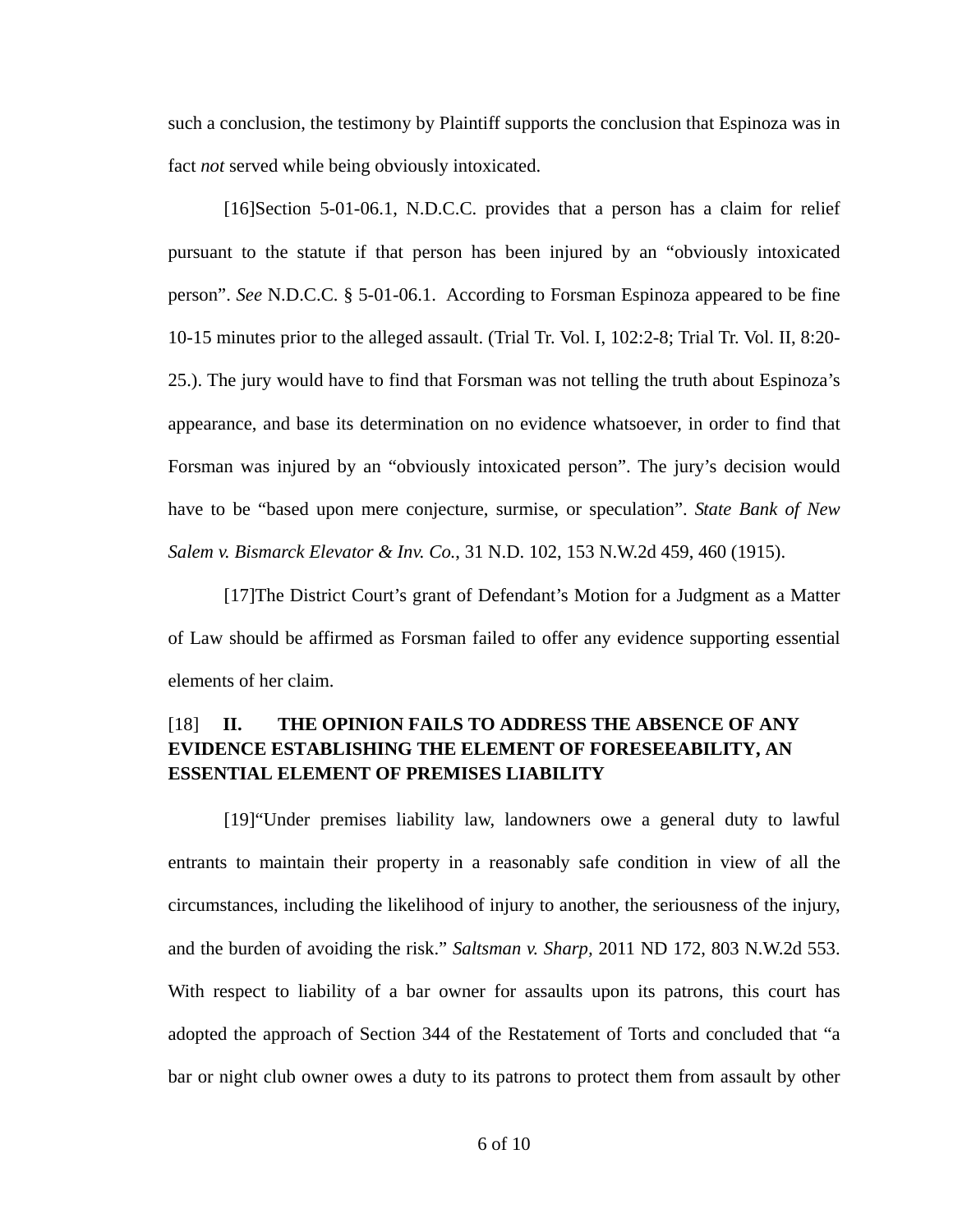patrons when the owner has *reasonable cause* to *anticipate* conduct on the part of third persons which is likely to endanger the safety of patrons." (emphasis added) *Zueger v. Carlson*, 542 N.W.2d 92, 97 (N.D. 1996)

[20]In *Zuger v. Carlson*, the evidence showed that the defendant bar knew that fights had occurred on their premises in the past, knew that Carlson, the individual allegedly assaulting plaintiff, was a violent person, and that Carlson had been involved in prior altercations at the bar. On the basis of these facts, this Court held that there was a question of fact regarding whether the assault was foreseeable to the bar and that even if found not foreseeable, the bar had a duty to exercise reasonable care to stop the attack once it had begun. *Zuger*, 542 N.W.2d at 97.

[21]In cases cited by this Court in support of *Zuger*, it was found that foreseeability of harm play a prominent role in determining whether a bar owner owes a legal duty of care to its patrons and other persons legitimately on the premises. *See Observatory Corp. v. Daly*, 780 P.2d 462, 467 (Colo. 1989). In *Observatory*, the Supreme Court of Colorado noted that;

Cases from other jurisdictions also support the view that prior notice of a patron's unreasonable risk of harm to others is essential to establish the foreseeability element of legal duty. *See, e.g., McFarlin v. Hall,* 127 Ariz. 220, 619 P.2d 729 (1980) (where evidence showed that tavern owners were aware of patron's propensity for violence, tavern owners had duty to take precautions to prevent violence to customers while patron remained intoxicated on the premises); *Heathcoate v. Bisig,* 474 S.W.2d 102 (Ky.1971) (jury verdict upheld where evidence showed that patronassailant knocked plaintiff off bar stool ten minutes before inflicting severe beating on plaintiff, since reasonably prudent tavern keeper would have anticipated further violence after first altercation and would have taken precautionary action); *Filas v. Daher,* 300 Minn. 137, 218 N.W.2d 467 (1974) (court affirmed judgment for tavern proprietor notwithstanding jury verdict for plaintiff-patron, since no possible inflammatory conduct existed to forewarn proprietor of assailant's unusual or abnormal conduct resulting in injuries to plaintiff); *Yarborough v. Erway,* 705 S.W.2d 198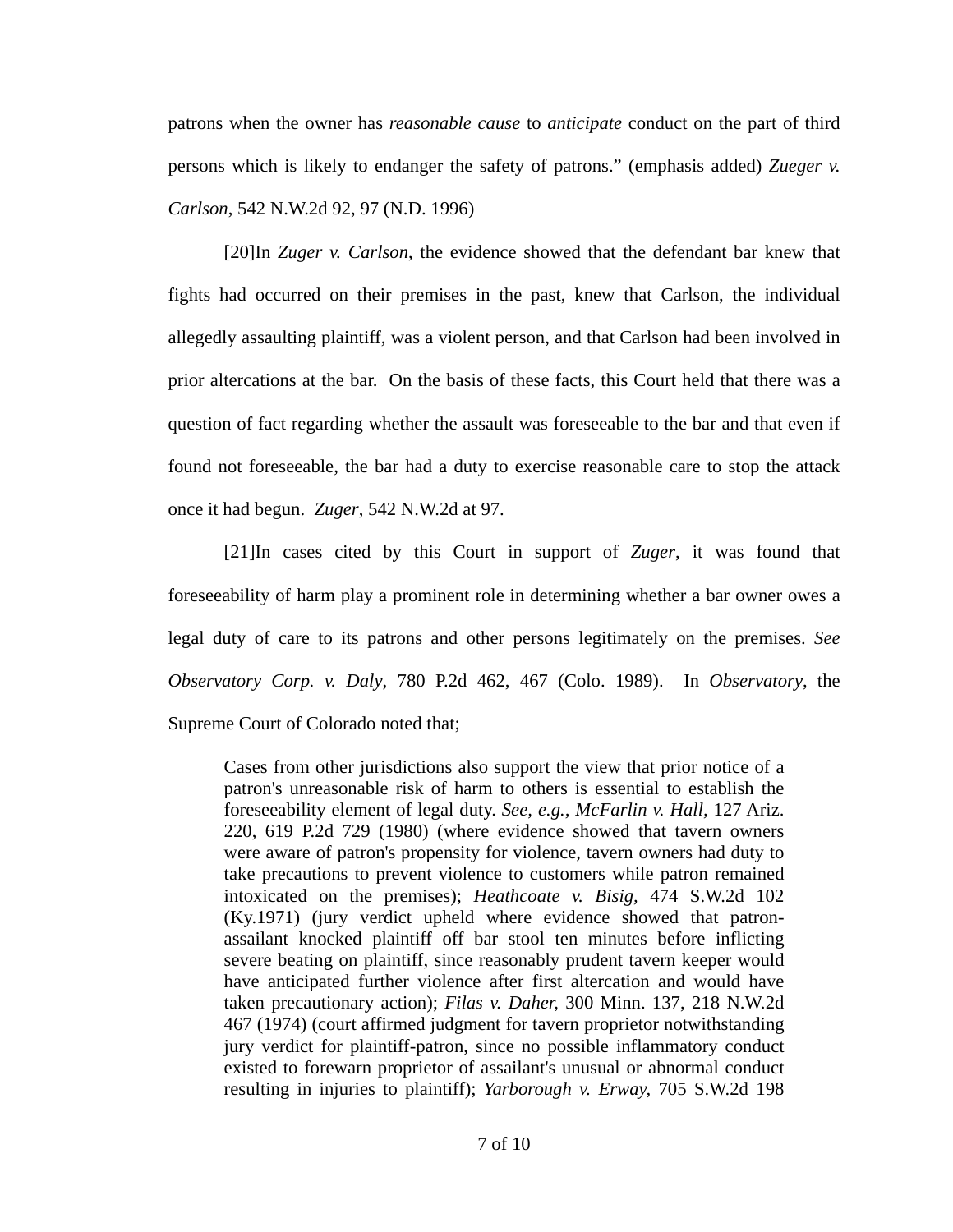(Tex.App.1985) (court reversed jury verdict because of insufficient evidence to place tavern proprietor's employees on notice or to alert them of dangerous or threatening situation between two patrons of tavern); *Moore v. Mayfair Tavern, Inc.,* 75 Wash.2d 401, 451 P.2d 669 (1969) (court affirmed jury verdict in favor of bar owner where, notwithstanding patron-assailant's *noisy conduct and profane language*, no evidence indicating patron would shoot another patron).

(emphasis added) *See Observatory Corp. v. Daly*, 780 P.2d 462, 468 Footnote 4 (Colo. 1989). In *Observatory*, the Supreme Court of Colorado found that although the bar is not required to foresee the specific type of harm likely to be caused, the foreseeability element of the legal duty does require that the bar has actual or constructive notice that the patron poses *an unreasonable risk of physical harm* to other persons legitimately on the premises. *See Observatory Corp.*, 780 P.2d at 469. There is no evidence in this case of any prior notice on the part of Muddy Rivers that Espinoza constituted an unreasonable risk of physical harm to Forsman or anyone else on the premises. The only testimony regarding Espinoza being asked to leave prior to the alleged assault, comes from Forsman who testified that just before the auction there had been *some commotion* with Espinoza where she had been asked to leave, and that Espinoza at that time was *upset* because she was told she had to leave. (Trial Tr. Vol. I, 101:2-5; 112:14-23.)

[22]There is no evidence of Muddy Rivers having any knowledge to whether Espinoza was a violent person, or that Muddy Rivers had any prior knowledge regarding Espinoza at all. There was no evidence that Espinoza acted in an aggressive or threatening manner towards anyone prior to the alleged assault. There was no evidence of anything giving Muddy Rivers a reason to anticipate any violence by Espinoza.

[23]Furthermore, if it is found, that a third person being upset in a bar is sufficient to create an issue of fact of whether a bar has actual or constructive notice that a patron poses an unreasonable risk of *physical harm* to other patrons it would be tantamount to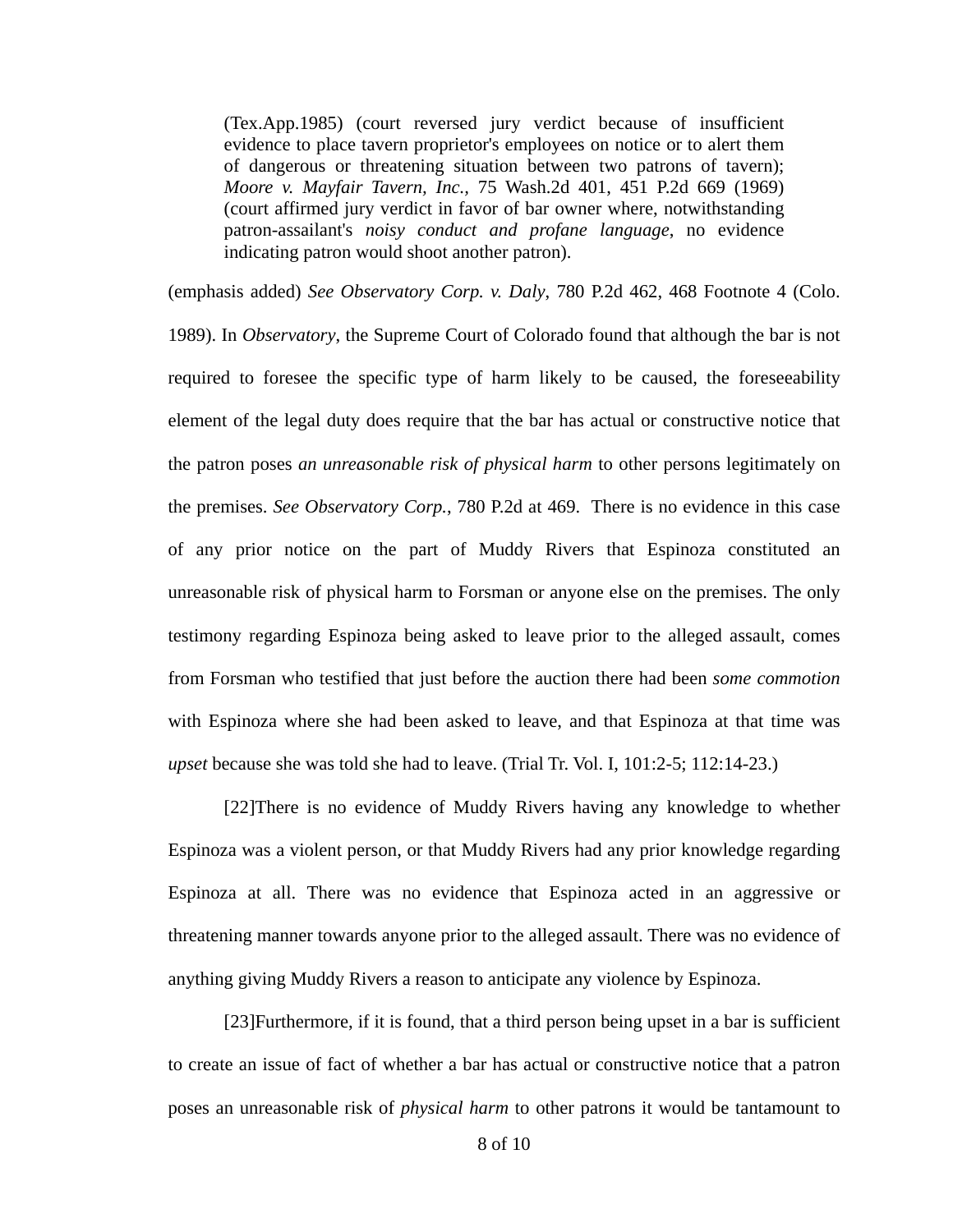requiring a tavern employee to predict future violence on the part of a bar patron notwithstanding the absence of any objective evidence indicating that the patron constituted an unreasonable risk to the safety of others. The practical consequence of such a rule would be to render the bar a virtual insurer of the safety of all persons legitimately on its premises. This Court has held that a bar owner or occupier of land, is not the insurer of the safety of its patrons or its premises. *See Zuger,* 542 N.W.2d at 96*; O'Leary v. Coenen*, 251 N.W.2d 746, 752 (N.D. 1977); *Makeeff v. City of Bismarck*, 2005 ND 60 ¶ 27, 693 N.W.2d 639.

# **[24] III. THE OPINION DOES NOT ADDRESS FORSMAN'S CLAIMS AGAINST AMANDA ESPINOZA**

[25]The opinion by this Court is unclear as to whether Forsman's claims against Amanda Espinoza are reversed and remanded. Forsman did appeal the entire judgment by the District Court. This Court did state in its Opinion that the "judgment" is reversed and remanded for further proceedings. However, if this Petition for Rehearing is denied, some clarification showing that the Opinion applies to the dismissal of the claims against Espinoza would be desirable.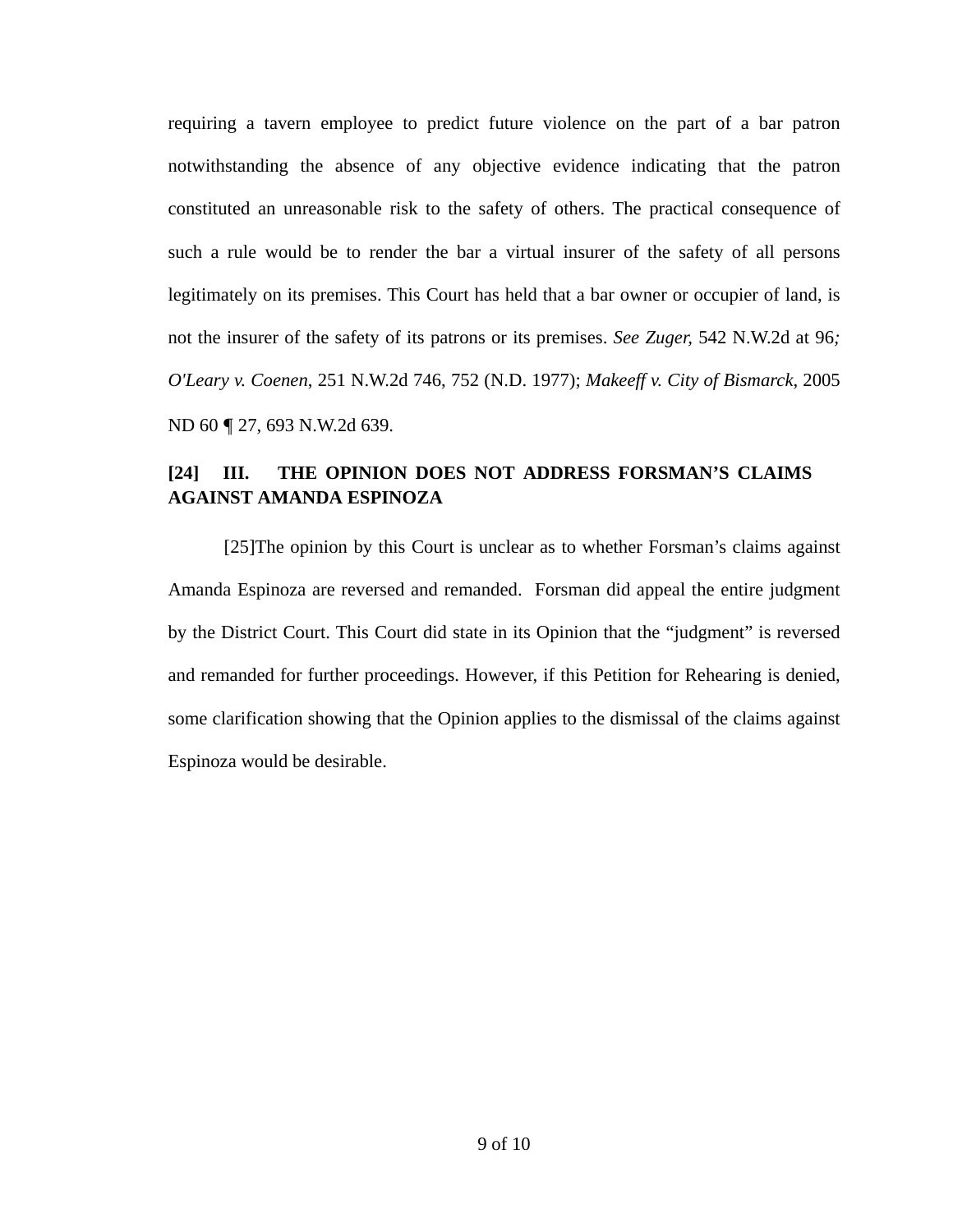# [26]**CONCLUSION**

[27]For all the forgoing reasons, the Appellee Muddy Rivers respectfully request that its Petition for Rehearing be granted.

Respectfully submitted this  $12<sup>th</sup>$  day of September, 2012.

 /s/ Marianne O. Knudson Richard A. Clapp, ND ID #03292 Marianne O. Knudson, ND ID #06308 PEARSON CHRISTENSEN & CLAPP, PLLP P.O. Box 5758 / 24 N. Fourth Street Grand Forks, ND 58206-5758 Phone: 701.775.0521 / Fax: 701.775.0524 rclapp@grandforkslaw.com ATTORNEYS FOR DEFENDANT Blues Brews and Bar-B-Ques, Inc., dba Muddy Rivers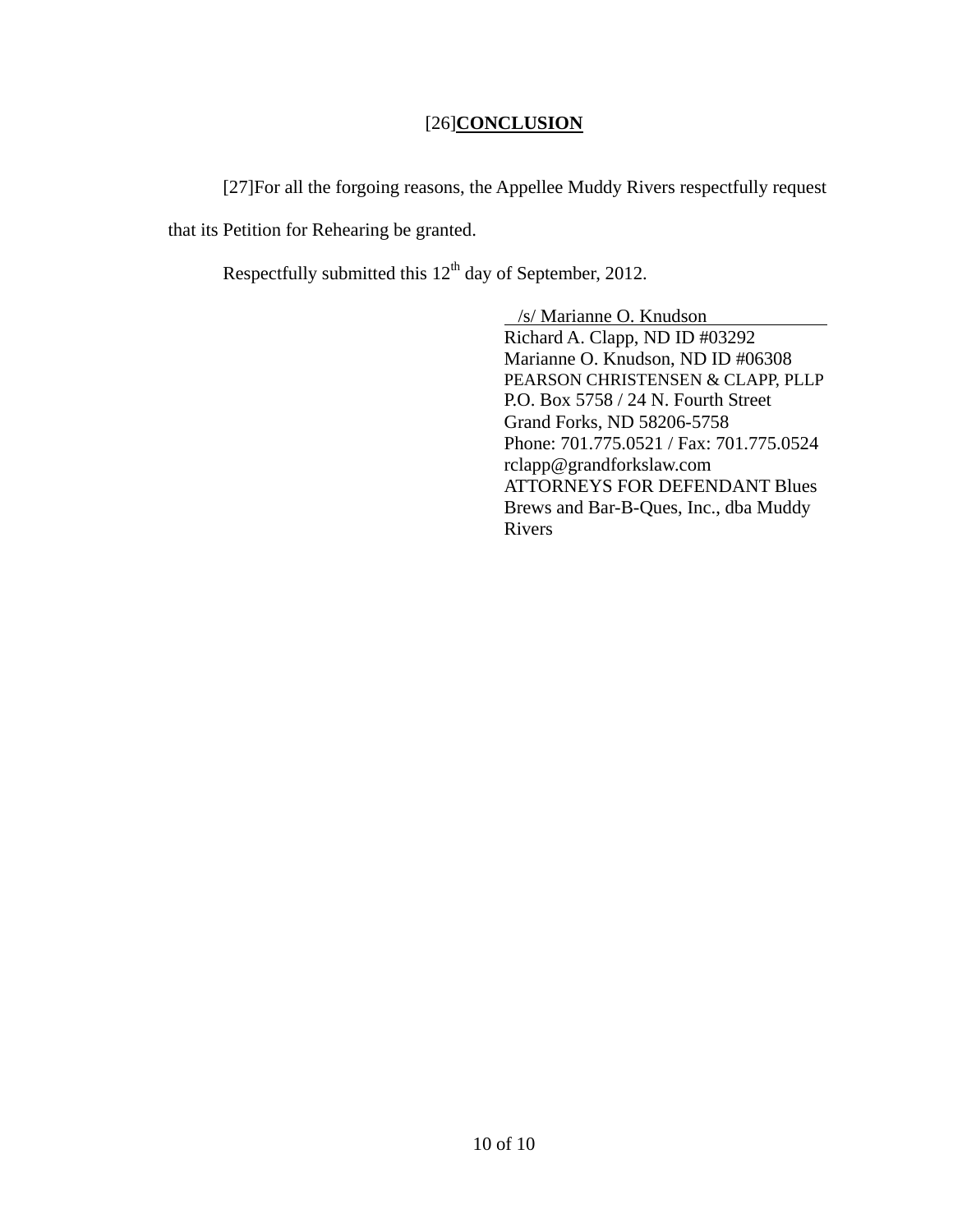## IN THE SUPREME COURT

### STATE OF NORTH DAKOTA

| Carol Forsman,                    | )SUPREME COURT NO. 20110356<br>)GRAND FORKS COUNTY NO. 10-C-01291 |
|-----------------------------------|-------------------------------------------------------------------|
| Plaintiff/Appellant,              |                                                                   |
|                                   |                                                                   |
| VS.                               |                                                                   |
|                                   |                                                                   |
| Blues, Brews and Bar-B-Ques, Inc. |                                                                   |
| d/b/a Muddy Rivers, and           |                                                                   |
| Amanda Espinoza,                  |                                                                   |
|                                   |                                                                   |
| Defendants/Appellees.             |                                                                   |

# CERTIFICATE OF SERVICE BY ELETRONIC MEANS

I hereby certify that on September 12, 2012 the following documents:

# BRIEF OF APPELLEE BLUES, BREWS AND BAR-B-QUES, INC. d/b/a MUDDY **RIVERS**

were served upon:

Laura Reynolds, Attorney at Law, Reynolds Law Office, PLLC, 44520 19th Avenue S.W., Suite 5, Fargo, ND 58103

via e-mail at laurareyndols@laurareynoldslaw.com.

/s/ Marianne O. Knudson Richard A. Clapp, ND ID #03292 Marianne O. Knudson, ND ID #06308 PEARSON CHRISTENSEN & CLAPP, PLLP P.O. Box 5758 / 24 N. Fourth Street Grand Forks, ND 58206-5758 Phone: 701.775.0521 / Fax: 701.775.0524 marianne@grandforkslaw.com ATTORNEYS FOR DEFENDANT Blues Brews and Bar-B-Ques, Inc., dba Muddy Rivers